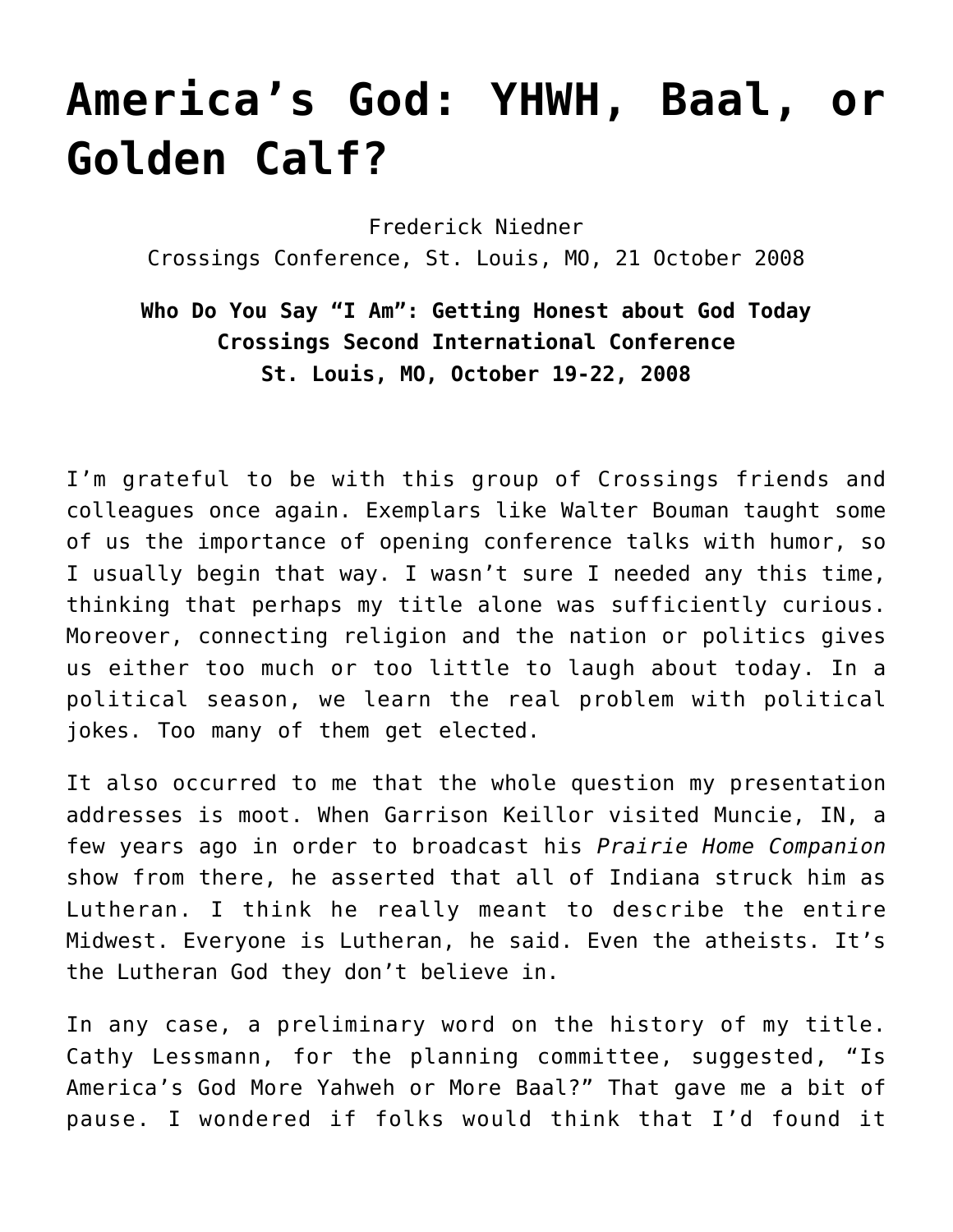necessary to take up some kind of dialogue with an old 'classic' in the history of churchly affairs that led, oddly enough, to moments and meetings such as this. Back in 1965, Herman J. Otten, the Bishop of New Haven, published a book titled *Baal* or *God*. [Question: If there had been no Herman Otten, what would Lutheranism look like today? Would there be conferences such as this one on Law, Gospel, and *theologia crucis* these days? And if so, on what campus(es) would they be held? On Catholic ones such as this? Or at Lutheran venues, like the seminary campus just across the river?]

The introduction to Otten's volume quotes a 1924 issue of the *Christian Century* (without attribution of author) as saying, "Christianity according to fundamentalism is one religion and Christianity according to modernism is another. . .there is a clash here as profound and grim as between Christianity and Confucianism. The God of the fundamentalist is one God, the God of the modernist another." For Otten, fundamentalism represents "historic Christianity," while modernist Christianity (elsewhere termed "liberalism" in the introduction as well as the rest of the volume) is to fundamentalism what Baal worship was to the worship of the true God.

I would assert that neither fundamentalism nor modernism is authentic, catholic, apolstolic Christianity. My assignment, however, is not to dialogue with Herman Otten, at least not directly, but to get honest about God, and to ask of America, "Who do you say I am?" And to do that, I felt it necessary to add a third possibility besides YHWH or Baal. Hence, "Golden Calf" is part of the title. The reason will hopefully become clear later on.

I'm usually wrong about things, and I don't expect this occasion to be an exception. Thus, I aim to generate discussion with a few debatable hypotheses about American popular religion, and I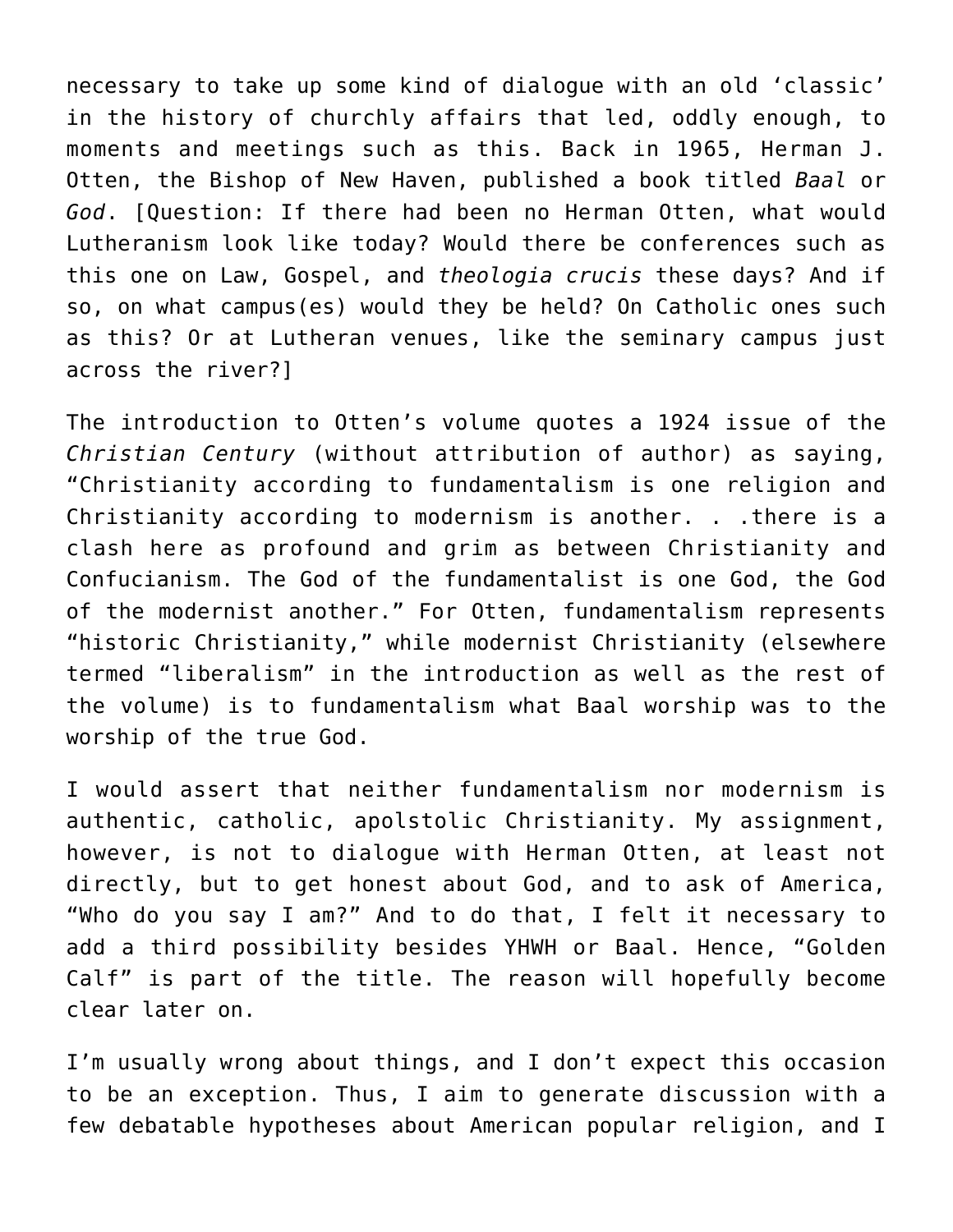lay no claim to having the last word. The most likely value in the conversation has to do with how we diagnose our own and our congregations' condition as we preach and teach law and gospel.

We could begin with a quick overview of "civil religion," which has been part of the discussion of western culture(s) ever since Rousseau's *Social Contract* and its assertion that while keeping church and state separate is necessary, a truly healthy and functional society nevertheless requires a contract among citizens that in effect asks for a kind of religious commitment and a level of devotion.

Robert Bellah has described the American version of the Social Contract as follows:1

. . . [A]ny coherent and viable society rests on a common set of moral understandings about good and bad, right and wrong, in the realm of individual and social action. It is almost as widely held that these common moral understandings must also in turn rest upon a common set of religious understandings that provide a picture of the universe in terms of which the moral understandings make sense. Such moral and religious understandings produce both a basic cultural legitimization for a society which is viewed as at least approximately in accord with them, and a standard of judgment for the criticism of a society that is seen as deviating too far from them.

Ben Franklin, in his autobiography, gave voice to his version of such moral and religious understanding:2

I never was without some religious principles. I never doubted, for instance, the existence of the Deity; that he made the world, and govern'd it by his Providence; that the most acceptable service of God was the doing of good to man; that our souls are immortal; and that all crime will be punished, and virtues rewarded, either here or hereafter.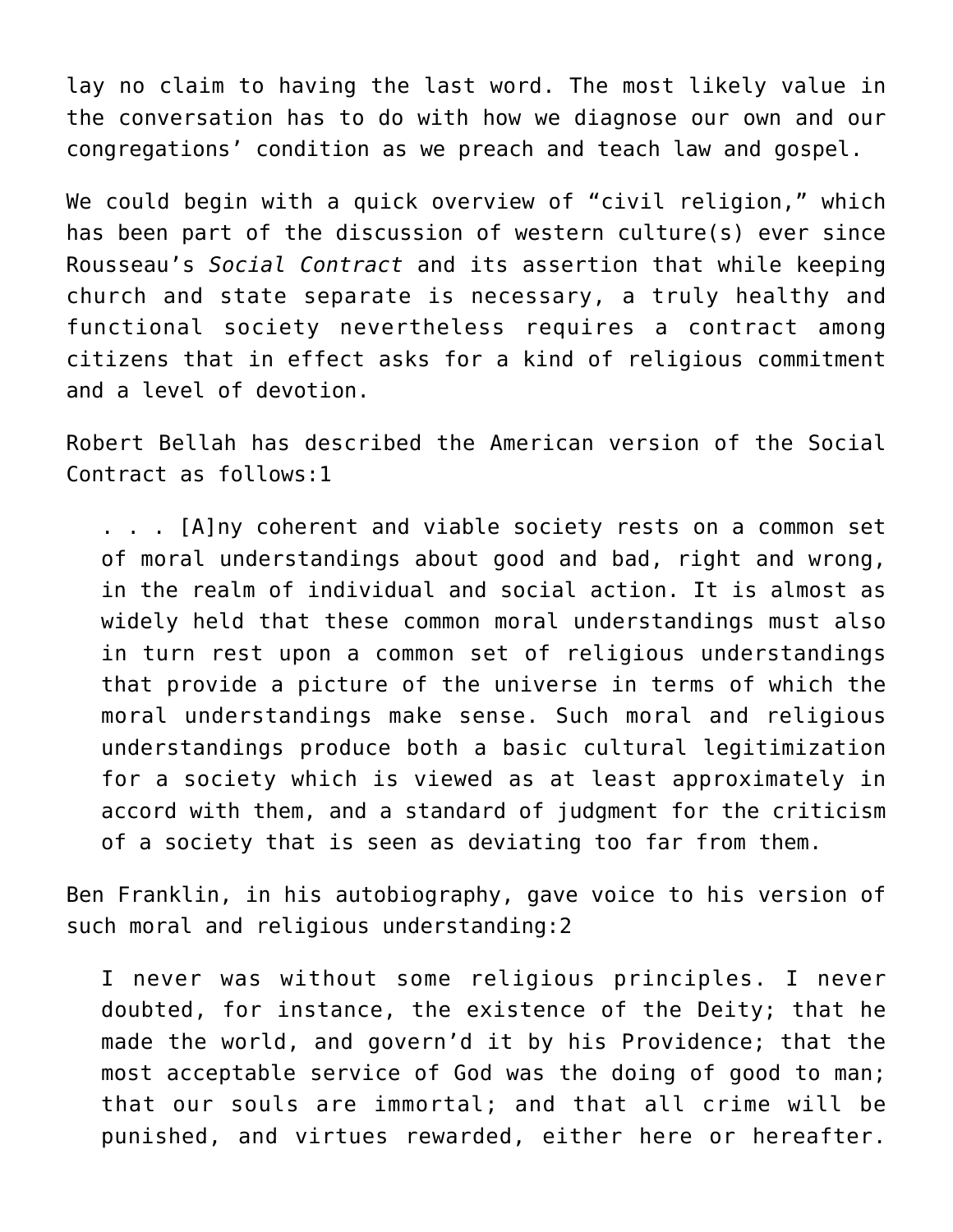These I esteem'd the essentials of every religion.

This plays out, as at least one of Bellah's interpreters suggests, in the following way:3

American civil religion is not what we believe in our heart of hearts about the destiny of our immortal souls. It is, rather, the beliefs we share with our fellow citizens about our national purpose and about the destiny of our national enterprise. Vague and visceral it may be, but there is an American creed, and to be an American is to believe the creed. America is, in this sense, a religious venture.

What is that creed?

Much of America, of course, says we are a Christian nation, not merely a generically religious, more or less Unitarian Universalist collection of believers in the social contract. All manner of folks, from the prominent and the often quoted to ordinary voters, including one of my brothers with whom I have occasional debates, believe that this country was founded on "conservative Christian principles." But that never gets translated out to mean anything that most of us would recognize as authentically Christian, but rather as some form or another of nominally christened but nevertheless generic *opinio legis*. In this common, public view, what makes us Christian is that we're right in conduct and ideology, while others are wrong. God, Jesus, and America are all wrapped up in a kind of secular trinity.

Lamin Sanneh, professor or World Christianity at Yale, lectured at Valparaiso University last week and characterized Americans' peculiar version of Christianity as a type that believes:

 All will eventually come out well – i.e., we have a kind of collective, realized eschatology that's almost uniquely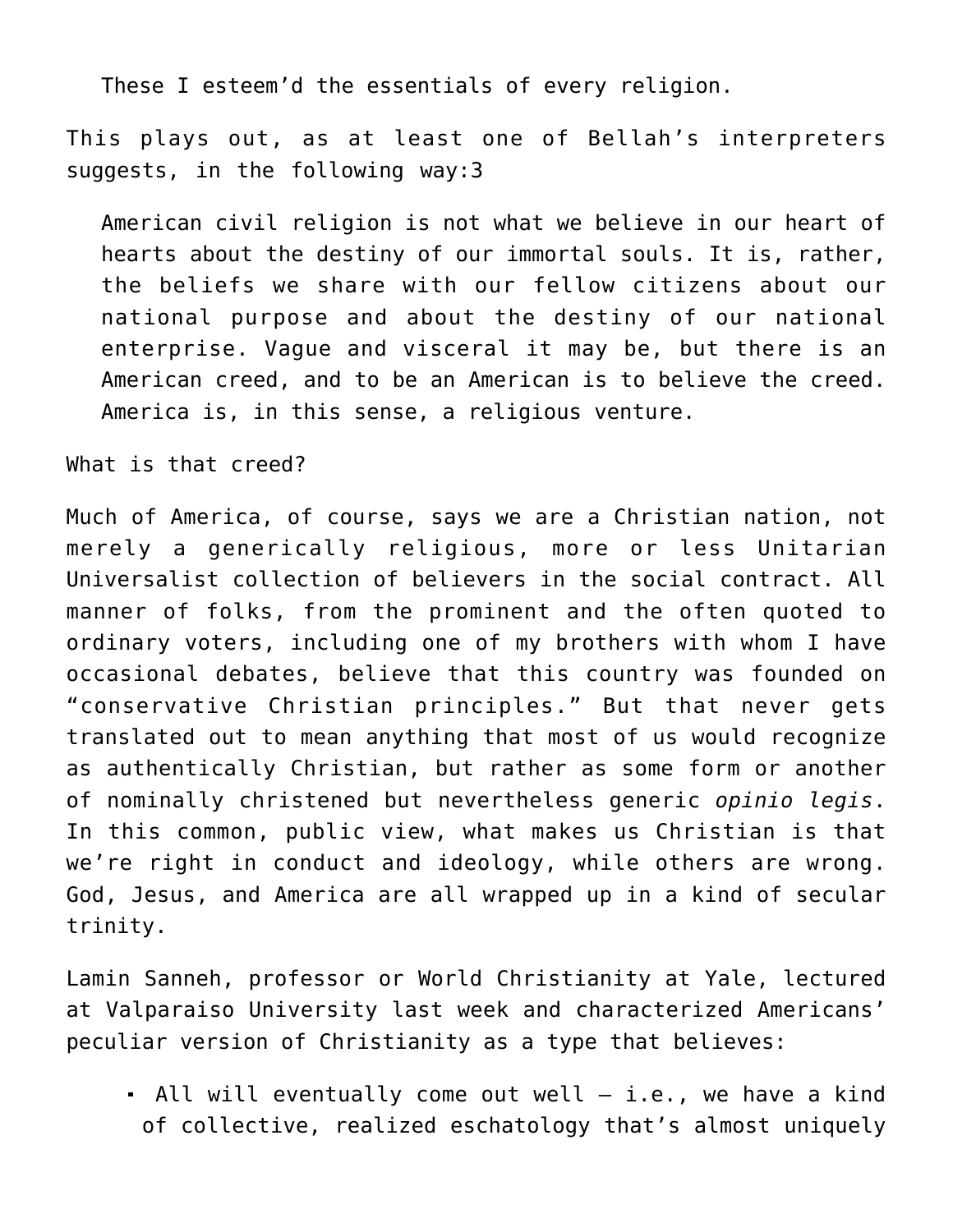optimistic among nations of the world where Christians exist in significant numbers.

- Christianity is prosperity oriented. We get something for being Christian. We prosper, specifically as a consequence of being Christian. God looks favorably upon us, and we're better off than others who don't believe as we do. Health and well-being are assumed benefits of repentance and faith.
- We are convinced of our own innocence. Indeed, America in general is convinced of its innocence. Not in the sense of naïve—though in so many ways we're that. But in sense of being well-intentioned, and to some extent also in the sense of being guiltless. Listen to our rhetoric about our wars. We are the *good* guys!! Even when we start a war, we're merely trying to help those others who live without freedom.

There are obvious ways to critique these things.

- Mark's audience would have been very surprised to learn that faith and faithfulness were supposed to get you a happy life. "Take up your cross and follow me!" doesn't exactly sound like the prosperity gospel.
- That anyone anywhere is innocent flies in the face of Lutheran anthropology—and the Bible's. Perhaps Christ only needed to die for the folks in other nations, and for the gays and abortionists in our own country. The rest of us are home free.

As has been well-documented for decades, this attitude tends to view the United States as a "new Israel," a chosen people, ensconced in the Promised Land, a land from which God drove not the Amorites, Hittites, Moabites, Jebusites, etc., but the Arapaho, the Cherokee, the Lakota, and the Hopi peoples, among many others.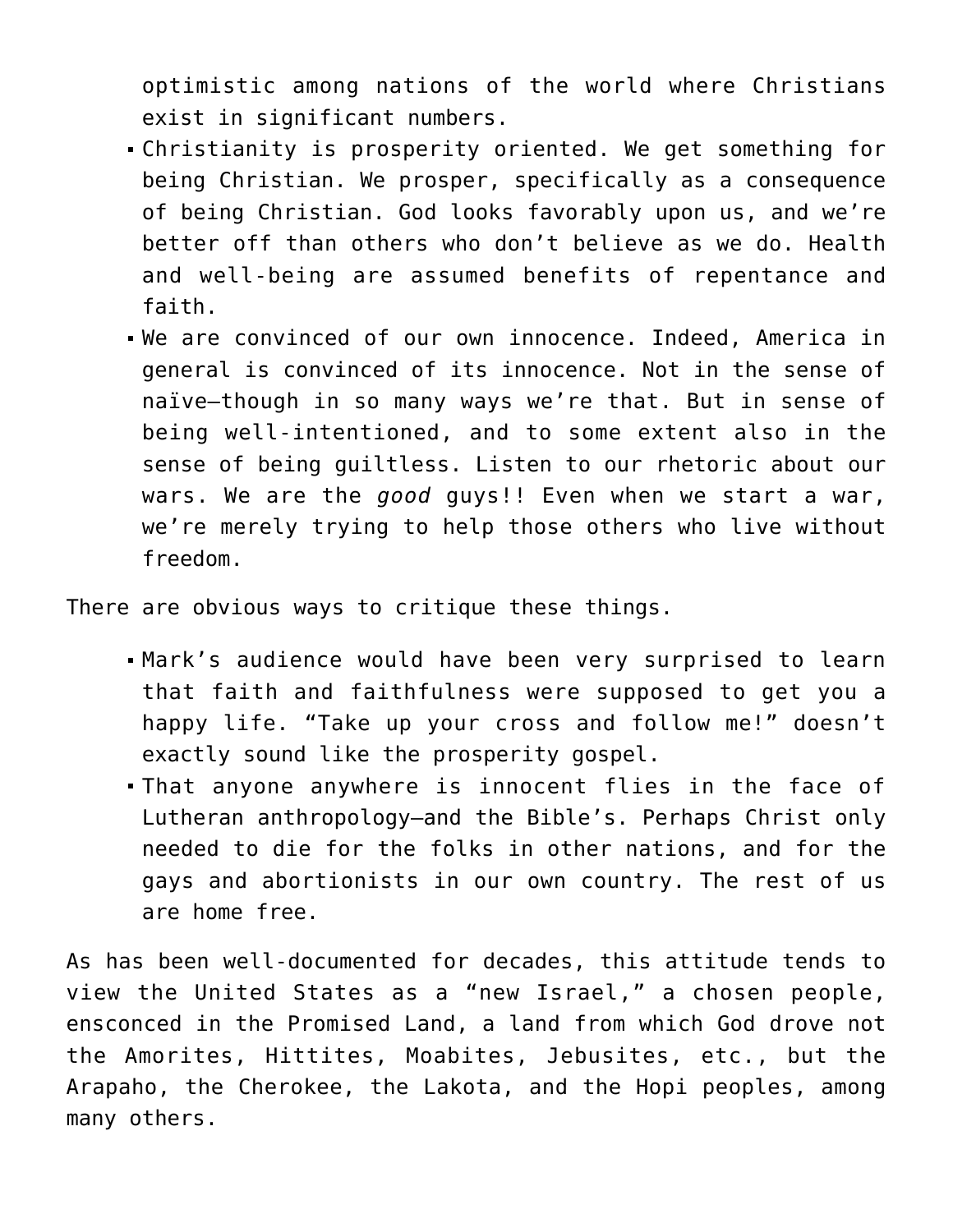Here's a current piece of that kind of thinking that came in a prayer I received recently from the American Bible Society's listserv:

## **Restoration of our Economy**

Lord, our Father, may Your everlasting strength and resolve help solidify and bring together Your Nation of devoted followers to work toward uplifting the economy. We pray for You to forgive foreclosures, for the Nation's dollar to be strong in value once again, and for the government to make wise and Godly decisions with the country's national resources. Let us pray to You, oh Lord, to provide relief to those impoverished and in dire need; and for those of us with wealth and abundance to increase our charity and support as we were taught through Your divine teachings. Amen.

It's not merely old-fashioned conservatives and purveyors of modern-day Manifest Destiny ideology, including the current administration that sees itself as doing God's will in Iraq and elsewhere who think this way, but also folks like Jeremiah Wright, whose notorious "God damn America!" sermon played a temporary role in the current political campaign. Wright's theology makes little sense apart from a notion that America is a special people whom God watches closely so as to reward and punish in accord with our obedience or disobedience to God's laws as articulated in some covenant arrangement we have with God.

The God of Wright's America is a version of YHWH as understood by the prophetic and early Deuteronomic traditions of the Hebrew Scriptures. That God calls a people to eschew all other gods and to demonstrate covenant faithfulness by, in the words of Micah 6:8, "doing justice, loving kindness, and walking humbly with God." When we fail at that, we fall under judgment, but not just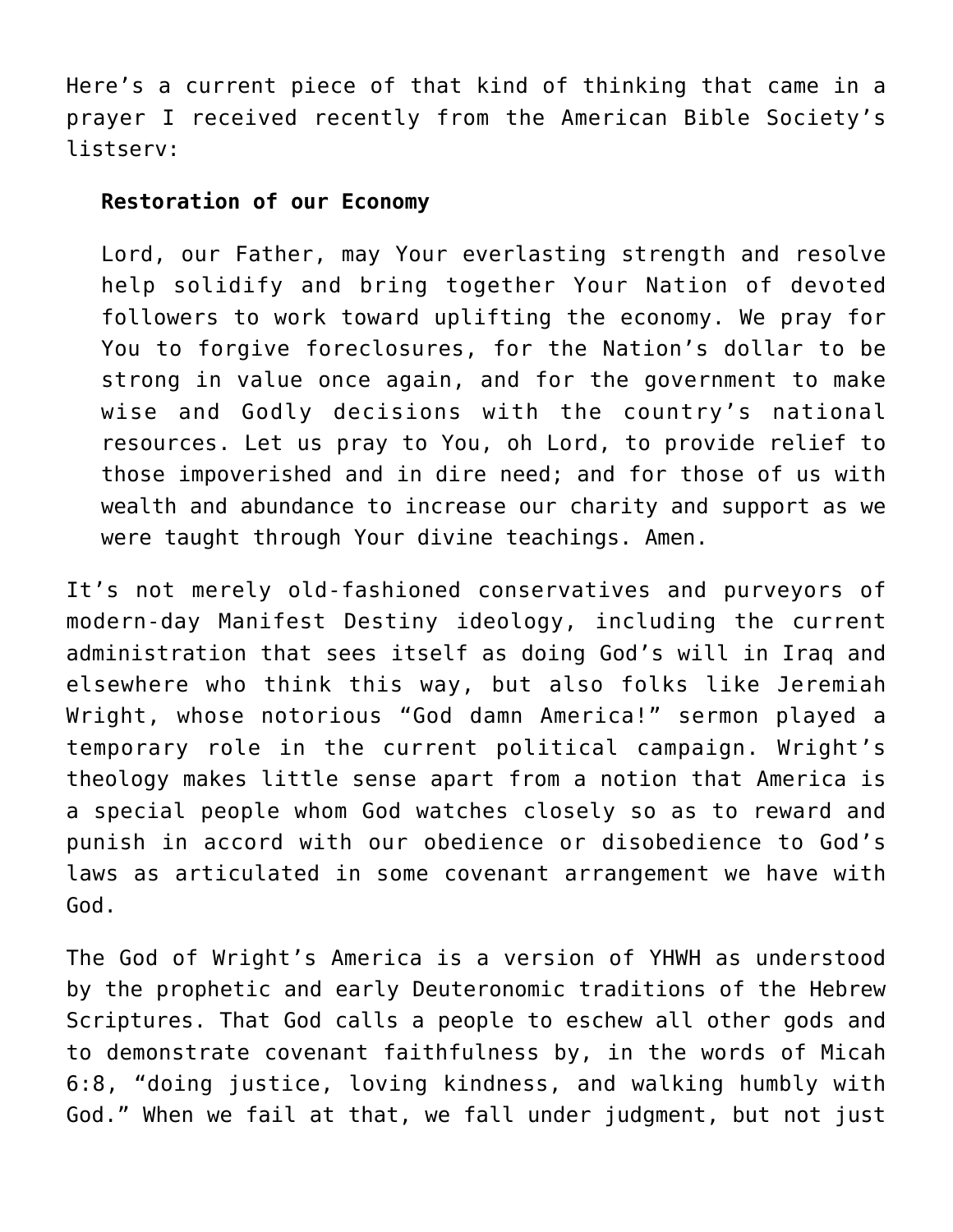any judgment. We come under the more exacting judgment God reserves for the elect. "You only have I known of all the peoples of the earth," says YHWH in Amos 3:2f. "Therefore, I will punish you for all your iniquities." We must choose between life and death, blessings and curses. When we obey, we're blessed. When we disobey, we're cursed.

It's usually left to modern, often self-proclaimed prophets to match the sins of the people with the punishments as they occur, that is, to examine God's smitings and to discern just what sins they were meant to punish. E.g., Jerry Falwell and Pat Robertson famously identified America's toleration of homosexuals as the occasion for some of our punishments, including the awful one we call "9-11."

Since not all in this country are members of Christian or Jewish churches, synagogues, or traditions, this is only part of the population's answer to the question, "Whom do you say that I am, America?" From the majority perspective, however, the Muslim, Hindu, Buddhist, and Unitarian Universalists among us may have a different set of religious convictions related to nation and politics, but they hardly count. Those "others" among us are generally viewed like the guests and sojourners of the Hebrew Bible. They pay taxes, etc., but they're not really "us," and we don't let them touch the good china.

When the sojourners begin to act too much like they belong to this chosen people, too, many among us quickly respond like dogs and cats who must mark their territory by urinating on the corners of their turn. This we do by putting the Ten Commandments in the courthouse and Nativity scenes on the lawn in front of city hall, or even better, having a celebrity sing "God Bless America" during the seventh-inning stretch at our ball games. Or in my state, by putting "In God we Trust" on our license plates, next to an image of a rippling, American flag.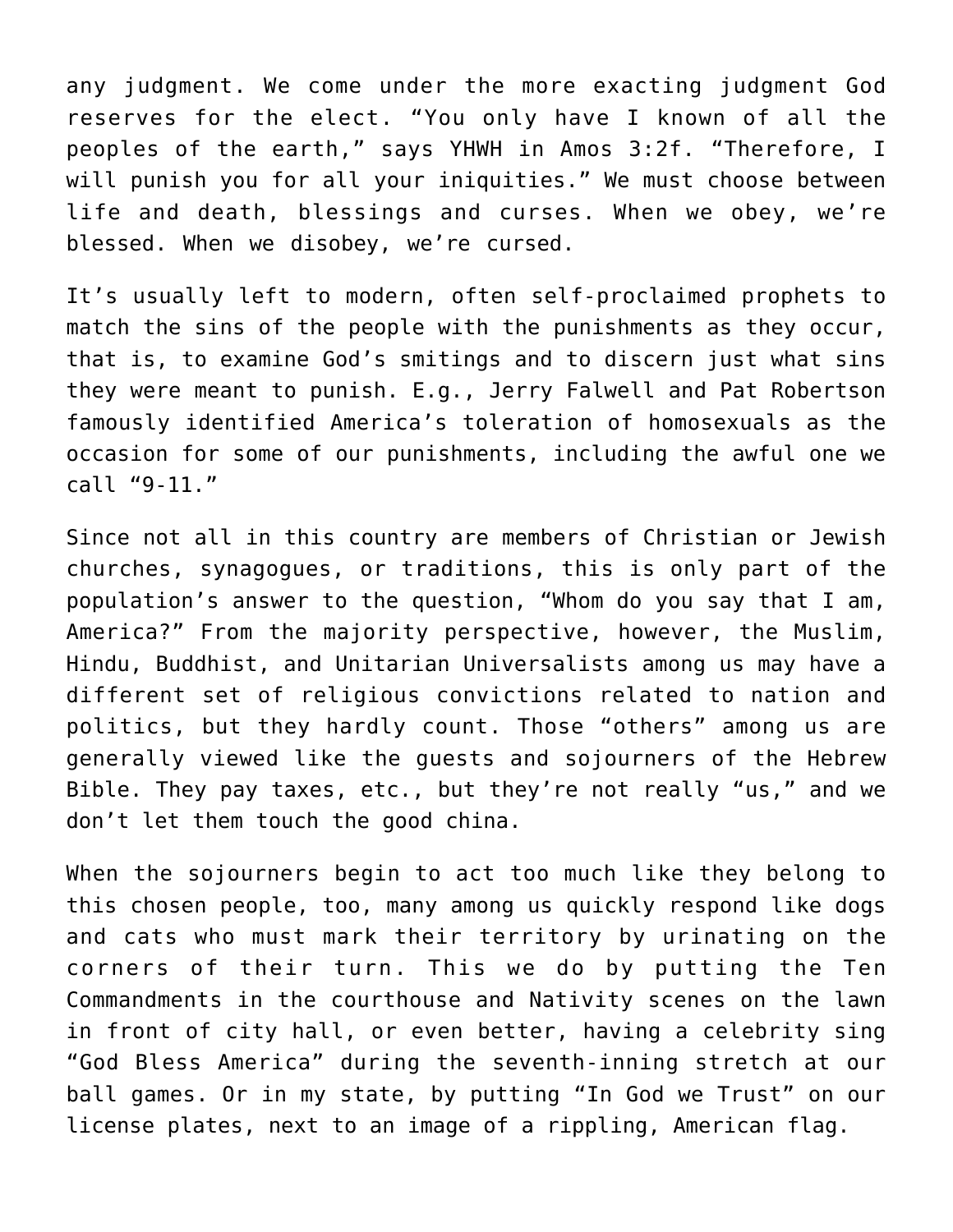But this latter manifestation, the anti-sojourner, turf-marking version of American Christianity, isn't so much a prophetic/Deuteronomic equivalent of ancient Israel's devotions to God, but rather a version of the monarchic covenant arrangement. This we see promulgated in scriptures by Nathan, David, Solomon, and the shapers of the Ark and Succession Narratives. This land and this throne are our divinely given heritage and right, and God's chosen one, the "messiah," acts for and on behalf of God to protect and preserve Israel and to subdue God's (our) enemies. God will punish us with the rod of men if we err, but will not take away the kingdom from us (2 Samuel 7).

When the kingdom was finally lost in 587 BCE, and both the prophetic/Deuteronomic and David/Zion theologies came crashing down in the wake of Josiah's reforms (the most faithful king in YHWH eyes of anyone else, ever, says 2 Kings 23), the prophetic tradition ultimately blamed the kings, although not Josiah, but his grandfather, Manasseh (also 2 Kings 23). I can't help but notice that at this moment in our national history, the prophets among us are still blaming the kings. The financial crisis results from the errors in leadership during the administration, they say. Some fill in that blank with Reagan, some name Clinton, others say Bush II. But it's surely one of them, and not the rest of us!

And so it is, as one pundit put it on the day the Big Bail-Out finally passed, that democratic capitalism celebrated the 160th anniversary of the publication of the Communist Manifesto by dropping dead in its tracks.

I don't believe, of course, that YHWH is really the deity we fear, love, and trust in either of these forms of nationalistic American pseudo-Christianity, but I'll say more on that later. Who is the actual or functional deity whom today's prophets hold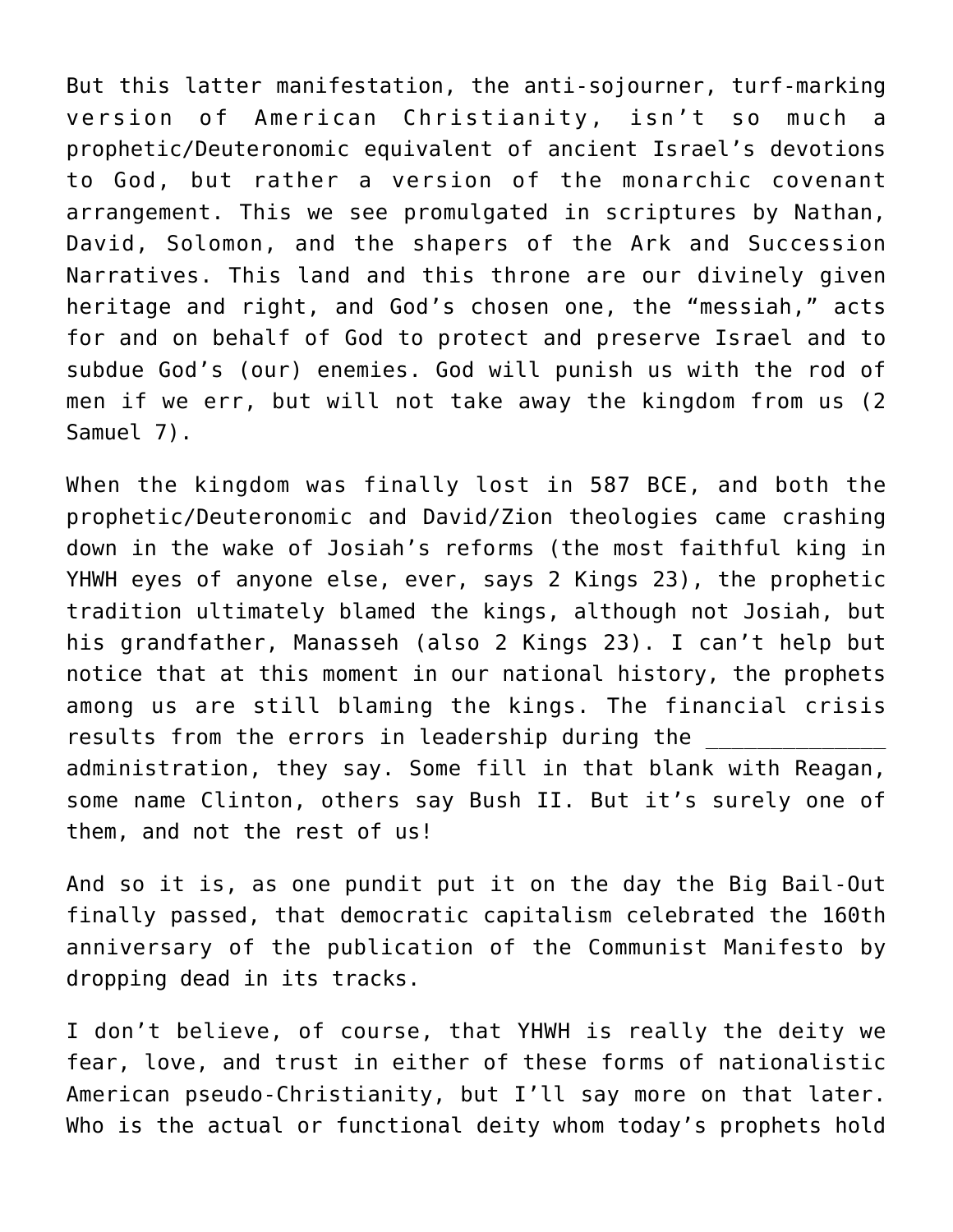over our heads and whom the monarchists venerate as they pee on the corners of our national lawn? I'll return to that question momentarily.

There's another deity to account for, a hard one to name. It's the one who inspires great zeal among those who work tirelessly to stop abortions and to keep gay and lesbian people from having committed relationships that are protected rather than condemned, granted property and inheritance rights rather than being consigned to closets and celibate isolation. I'll not presume to describe everyone in these camps, but in my view these activists are in general a single camp, and their common concern is with other people's sex lives. We mostly obsess on other people's sins when we're trying to ignore or run from the mess of our own, I would argue. And the god we serve in this zealous work is the one who will tell us we're right and give us a privileged position, and who will most surely condemn those others who aren't right, clean, or acceptable. This is the same deity who promises the dominant party in each of the great polarities among humankind—race, class, and gender, otherwise known as Jew and Greek, slave and free, male and female (Gal. 3:28)—that they rightfully own and can keep their privileged positions.

Though I'll not yet name this deity, he/she/it is a near cousin of the Davidic dynasty's divine patron and comes from the same gene pool as the Deuteronomist's deity as well. But none of these is the God whose gospel we come to know and trust in Jesus Christ.

If there were folks going around today saying Allah or Krishna was America's god, I would have to talk about whether or not such a claim could be true. Some day we may, but so far we don't have to address such claims.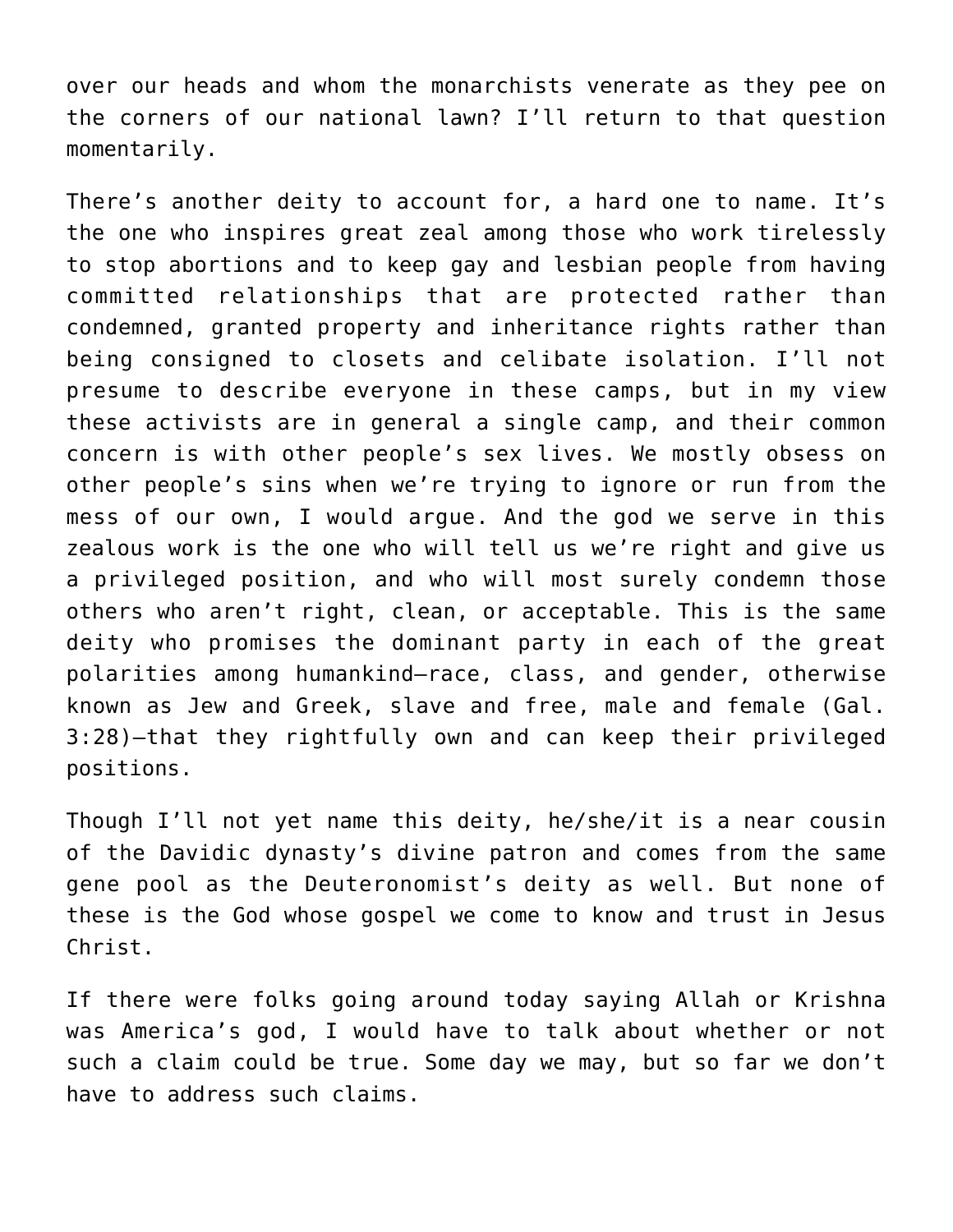There is another deity to whom America bends the knee, nearly every moment of every day, and in the past few weeks we done so with zealous, fear-filled, passion. I speak of THE MARKET. Have you noticed in the headlines and on the business pages of late how much of our talk is about faith, trust, confidence, and even forgiveness, resurrection, and new life? And none of this is ostensibly religious talk, but discussion of our relationship to THE MARKET, and THE MARKET's recent treatment of such things as our retirement programs, taxes, health systems, and in general our way of life?

We have come to talk like Job, with a twist: "THE MARKET giveth, and THE MARKET taketh away. Blessed be the Name of THE MARKET." More and more, economists and financial experts, who once we called social scientists, sound like theologians who ponder mysteries and mythologies, and not much like scientists who report on empirical data.

Current orthodoxy worships THE MARKET as the mighty giver of all things. If we remain patient, THE MARKET will care for us and see to all our needs. Only a few months ago, economic difficulties left us dangling over an abyss too blasphemous to name—Recession! But no, THE MARKET's prophets told us, those tremors were merely one of THE MARKET's occasional "selfcorrections." Think, perhaps, of God having the hiccups, or Zeus swearing off nectar and ambrosia and sticking to bread and water for a spell.

Now, however, THE MARKET has not merely burped, but turned on us and cursed us for our iniquities—greed in high places, prideful over-reaching, and arcane sins such as selling derivatives. Now we must wait until THE MARKET hears our confessions, accepts our repentance, lifts us up, sets our feet upon a rock, and restores our fortunes. Especially our Roth IRA's.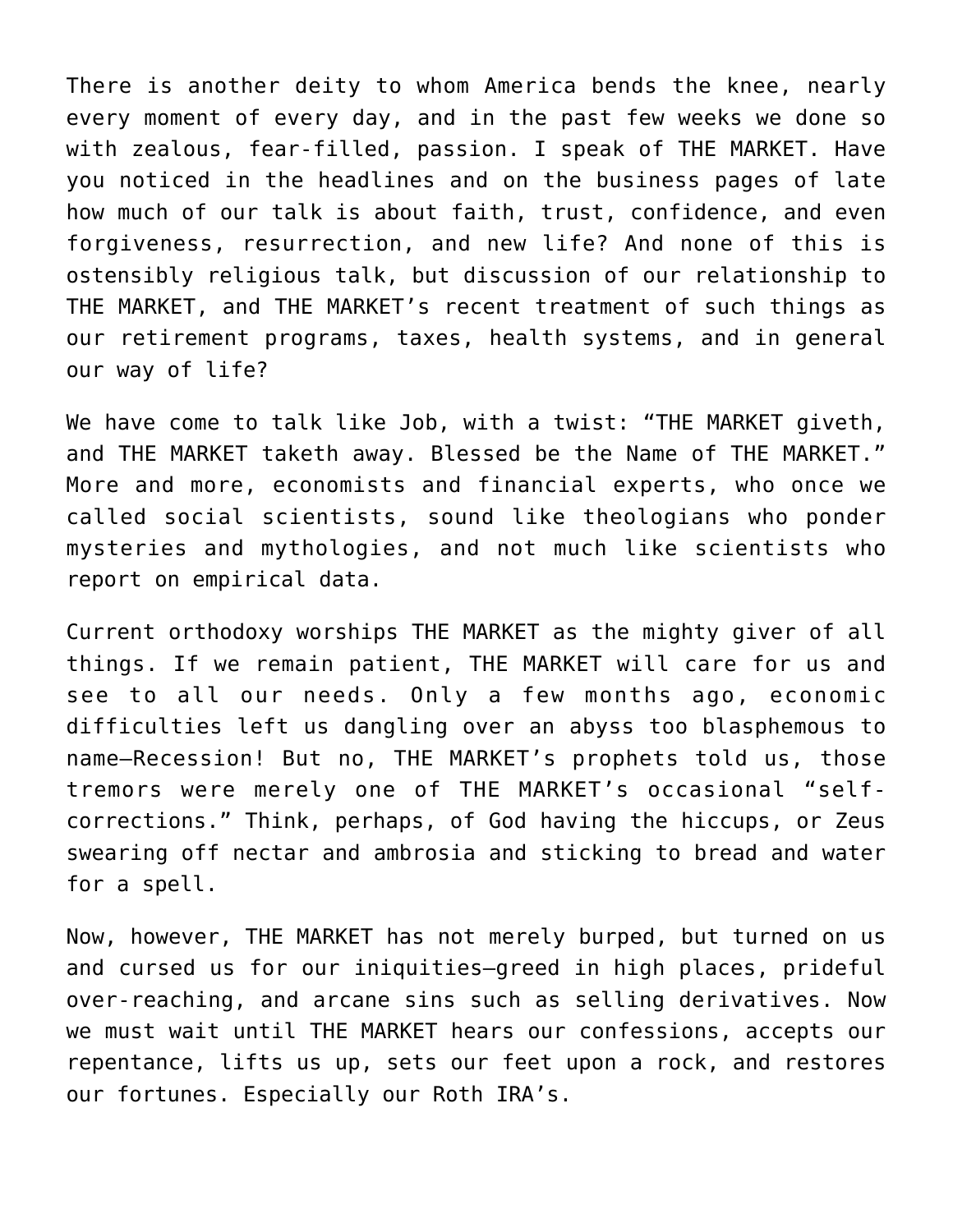THE MARKET calls prophets who instruct us and ordains priests to mediate between itself and mere mortals. The law of selfcorrection is among the revelations prophets have brought down from the mountain. Another divine disclosure apparently confirms that while individual or family indebtedness remains a recipe for disaster, an enormous national debt shouldn't worry us. Indeed, we should see it as proof of our leaders' faithful devotion. THE MARKET will absorb the debt, or so the prophets promise.

The chair of the Federal Reserve board serves as THE MARKET's great high priest. Periodically, this individual performs the rites of Interest Rate Adjustment. Most often THE MARKET, along with *cherubim* and *seraphim* on Wall Street, declare all of this very, very good. (Alas, for the moment, even the *cherubim* and *seraphim* have fallen. Only THE MARKET remains.)

A few months ago, faithful priests who serve THE MARKET ordained that most everyone in the country should get \$600 along with a letter asking folks to spend it quickly. This will "stimulate the economy," or, in other words, wake up THE MARKET. Lest you think falling asleep sounds less than godly, be assured that priests have always had the job of rousing gods from languor and inattention. Long ago, sacrificing a few goats usually did the trick, but nothing remains so simple today.

Now, however, we have had to kill not only the goat, but our firstborn children, so to speak. Our sacrifice will be worth \$700 billion, just for starters. I cannot count the zeroes.

Like competing religious traditions, THE MARKET has different kinds of devotees. Rival economic theologies vie for power and ascendancy. Prophets and priests of "supply side economics," who see themselves as reformers and purifiers, have succeeded of late in preaching down the "demand side economics" of the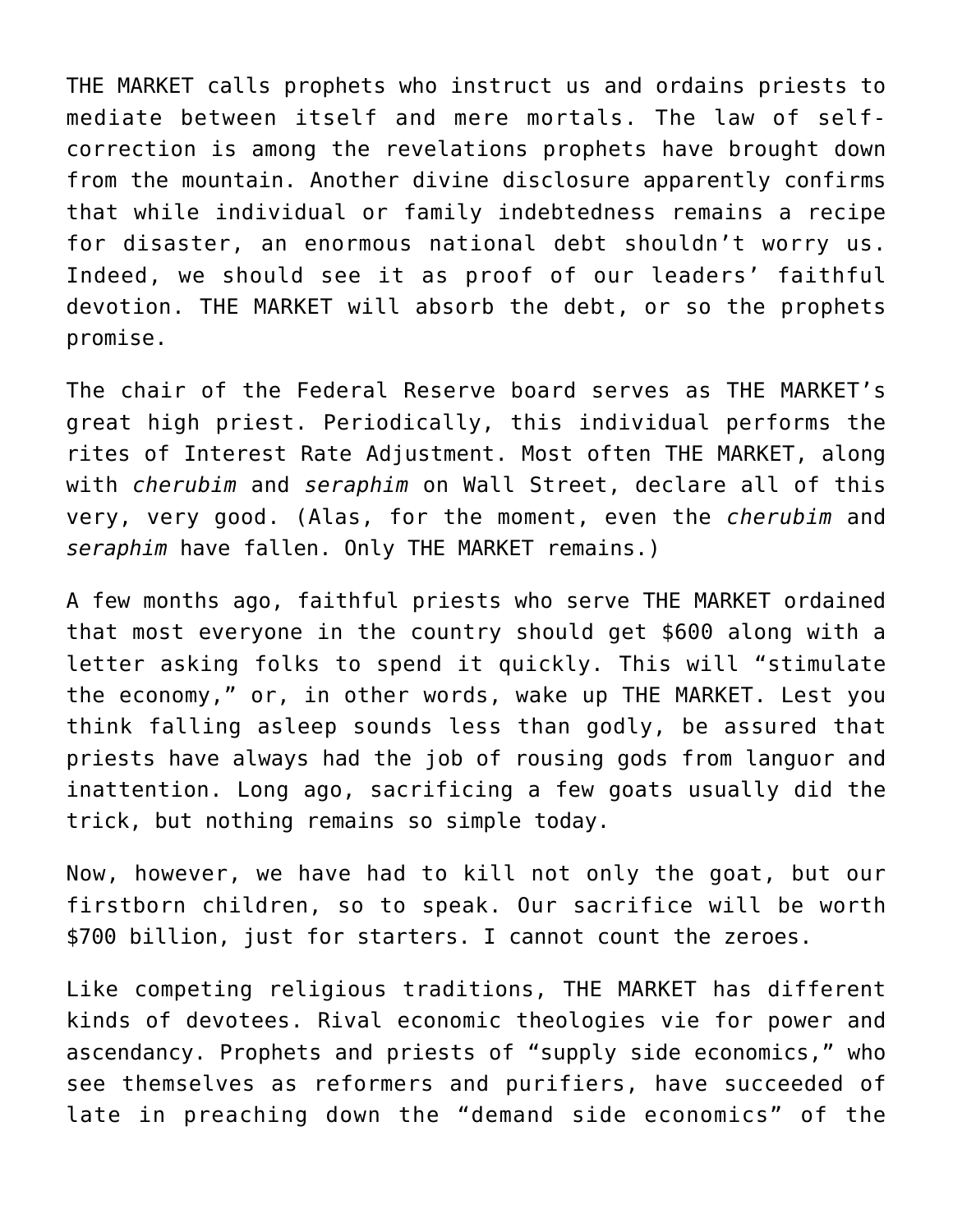venerable British prophet, John Maynard Keynes. As in all other struggles, rancor and name-calling break out occasionally. No less a figure than George Bush 1.0 once called Ronald Reagan's supply-side gospel "voodoo economics." Bush lost, of course, and some say he eventually drank the Reaganomics Kool-Aid. Nevertheless, his epithet against the Great Communicator remains in the theological lexicon.

How do the rest of us cope with all this? For better or worse, in this area of life, we can't so easily choose our own theology and shrine. One sect or the other gets to practice its orthodoxy on all of us. Ours is not to reason why, etc.

So long as we remember that THE MARKET cannot ultimately save us from ourselves or from anything else, we can probably trust that THE MARKET isn't smart or wise enough to destroy us, either. These days, however, it's safest to keep such talk at a whisper.

There are some other, really serious corollaries to this MARKET religion. It has pervaded everything in our culture, including the church. (For some of this, I have followed a 1999 Harvey Cox article, "The Market as God," in *The Atlantic Monthly*.) It's not just my university that now has a "marketing plan," but we can all witness the church and its new, market-driven behaviors. Market wisdom is now behind the spread and growth of churches. It dictates music as well as other elements of worship style, and it also gets used to determine the content and tone of proclamation. We have different messages for different clienteles. ("Hold the pickles, hold the lettuce, cross-less sermons don't upset us. . . Have it your way!")

But is THE MARKET really God? I think not. It's another lie we tell ourselves. It gives us permission to say that there's nothing we can do, for example, about this or that failure to stand up for our so- called convictions. "Not me, God, but THE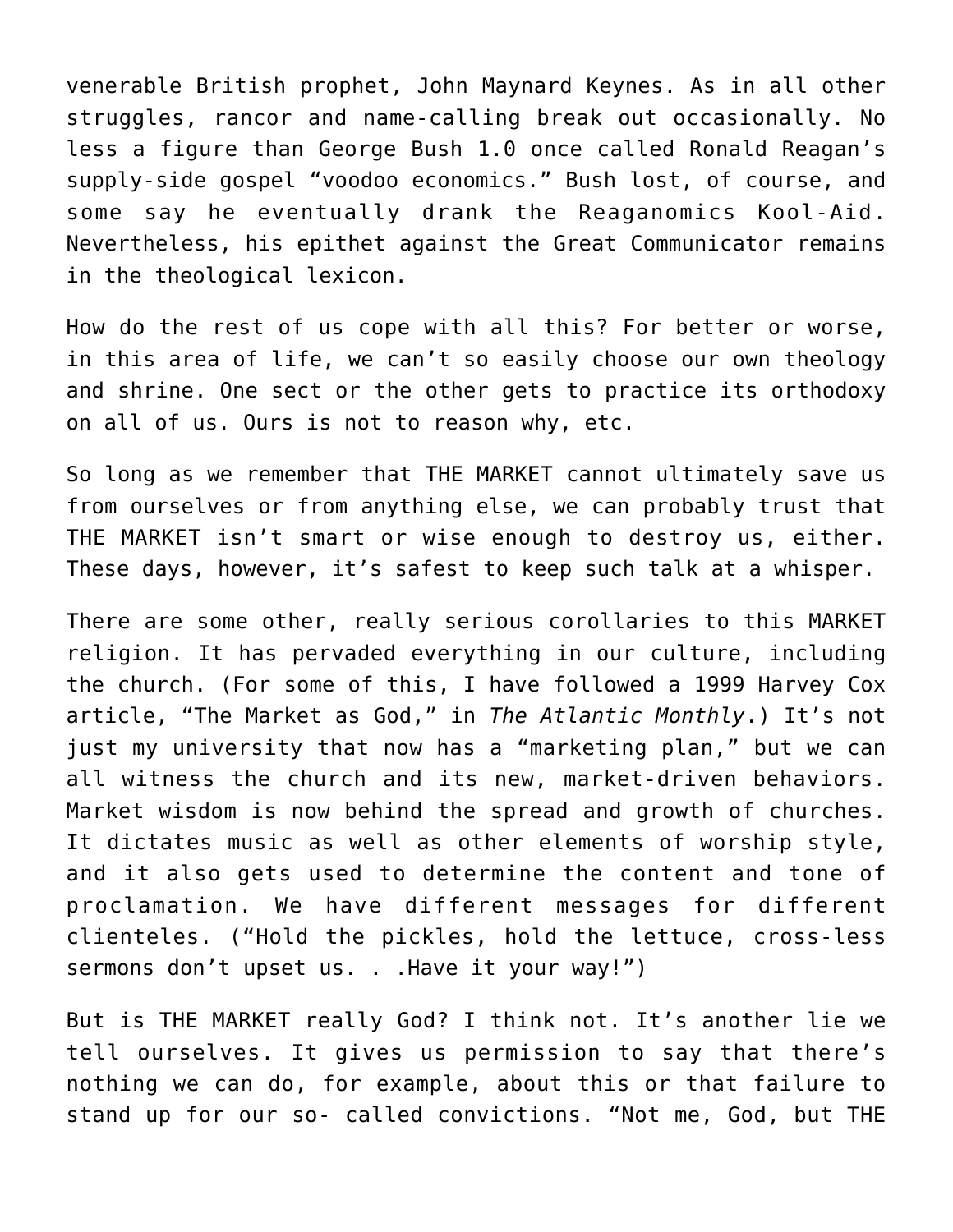MARKET made me do it. . ."

I think, actually, that THE MARKET is today's equivalent of Baal, and devotion to THE MARKET like the "fertility religion" of the Canaanites. That religion invited humankind to live within the world conceived by the myth of El and his brood, Baal, Asherah, Nahar, Yam and Mot, the deities who embodied the forces of nature that one needed to know about and dance with if one expected to succeed as a farmer. If you don't understand the rhythms of the seasons and the activities of Baal and Asherah, just as if you don't know the laws of supply and demand or the rhythms of THE MARKET, you will fail miserably and perhaps even die.

But THE MARKET isn't God any more than the seasons of the year or the forces of nature are God. This is idolatry, mistaking the creature for the creator.

As for the deities truly active in American versions of Deuteronomic, prophetic, and monarchic theology, they're the gods of our own making that prove us right, while others are wrong. They're finally gods who serve us, not we them. I say this next piece of diagnostic sarcasm everywhere these days, but pardon my pointing out once again that this business of being right about everything is our greatest need, despite what Maslow and others have taught. Even more than security, warmth, food, water—yea verily, even more than sex, we want to be right and to be proven to our detractors as right. If you doubt this, try an experiment. Get married. Sometimes joining a church will work, too. These are marvelous laboratories for testing one's need to be right about everything. Even little things.

What we really have here, in all cases, I believe, are a collection of golden calves. I can't go too deeply into Exodus 32, and its obvious link to the actions of Jeroboam, a critic of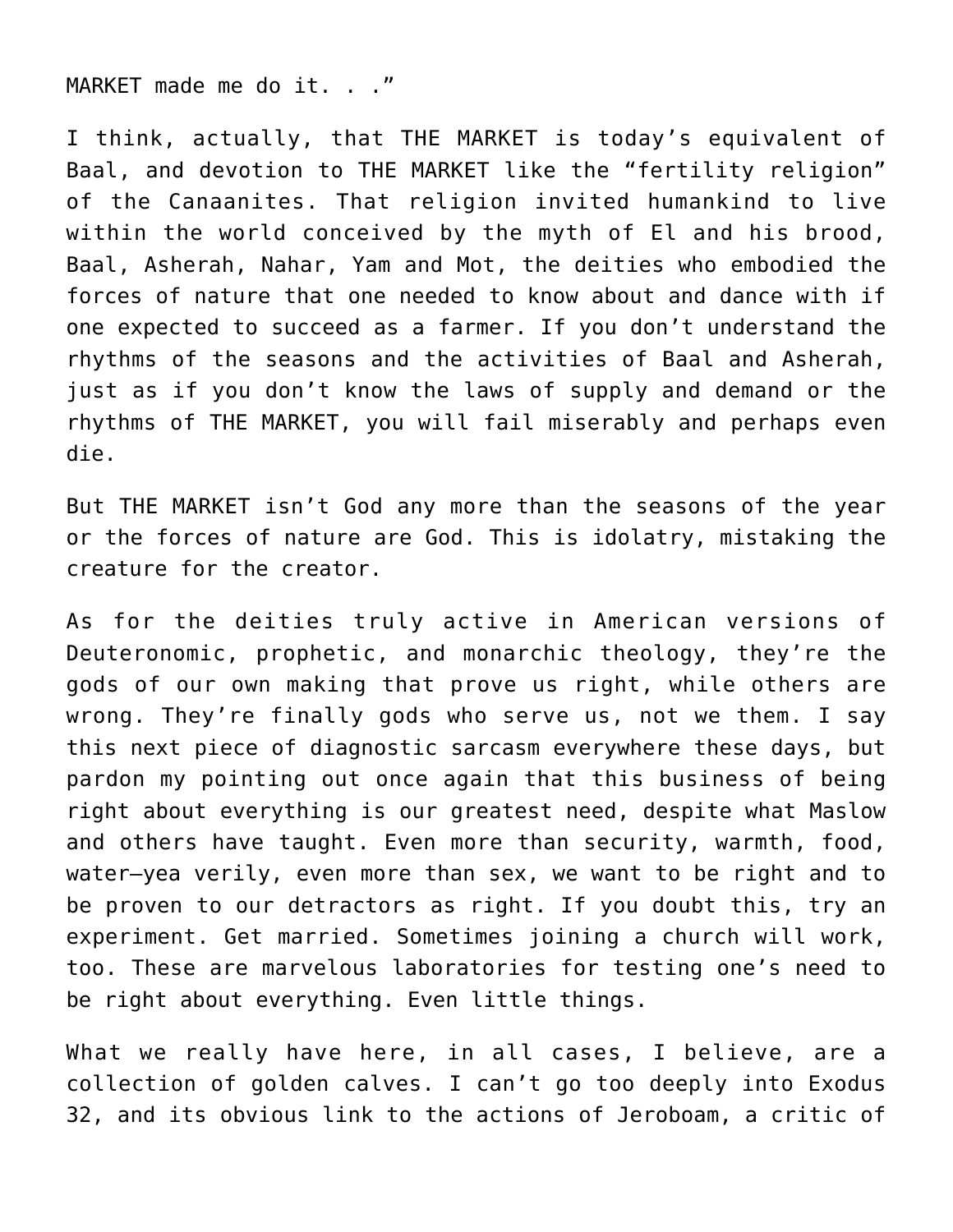Davidic abuse of Israel's theology, who according to 1 Kings 12 substituted golden calves in Bethel and Dan for legitimate worship of YHWH at Jerusalem's temple. What he really did was to set up cherubim at Bethel in the south, and Dan in the north, and to make of his whole nation the throne of YWHH—a holy ark! (Think about it. Would you worship cows if you lost a church fight, and thus gut cut off from the sanctuary and the place you were baptized?)

But Exodus 32 puts those golden calves into a story of Israel's attempts to move into a future in the absence of YHWH, or at least of YHWH's servant Moses. The people needed a new symbol of YHWH's presence, so they made *cherubim*. So far so good. I'm not even sure the big party and all the dancing were so bad, though Exodus sure thinks God and Moses were ticked over all this. The real travesty happens later in the story, when Moses confronts Aaron over the whole thing. Aaron had asked for all the people's gold, and he'd melted it and made the *cherub*. But when confronted by Moses, he pleads ignorance. "Gosh, Moses, I just don't know how to explain it. The people started giving me all their gold, I threw it in the fire, and this calf jumped out!!!"

We make idols, then we attribute life to them, and finally we serve them, in part by providing them a life-giving story, conveniently forgetting that we made them. (All the anti-idol poems of the exilic Isaiah apply here.) In one way, I'm suggesting that there is no such thing as THE MARKET, at least not in the sense of a genuinely free market. There is only a manipulated market that's our own creation. We shape and reshape, adjust and tinker with this deity to get it to meet our needs. We obey as we see fit.

If there were a truly free Market, we would still not have God, at least not YHWH. What we'd have is the sum total of what we can expect and even predict of our selfish, collective nature as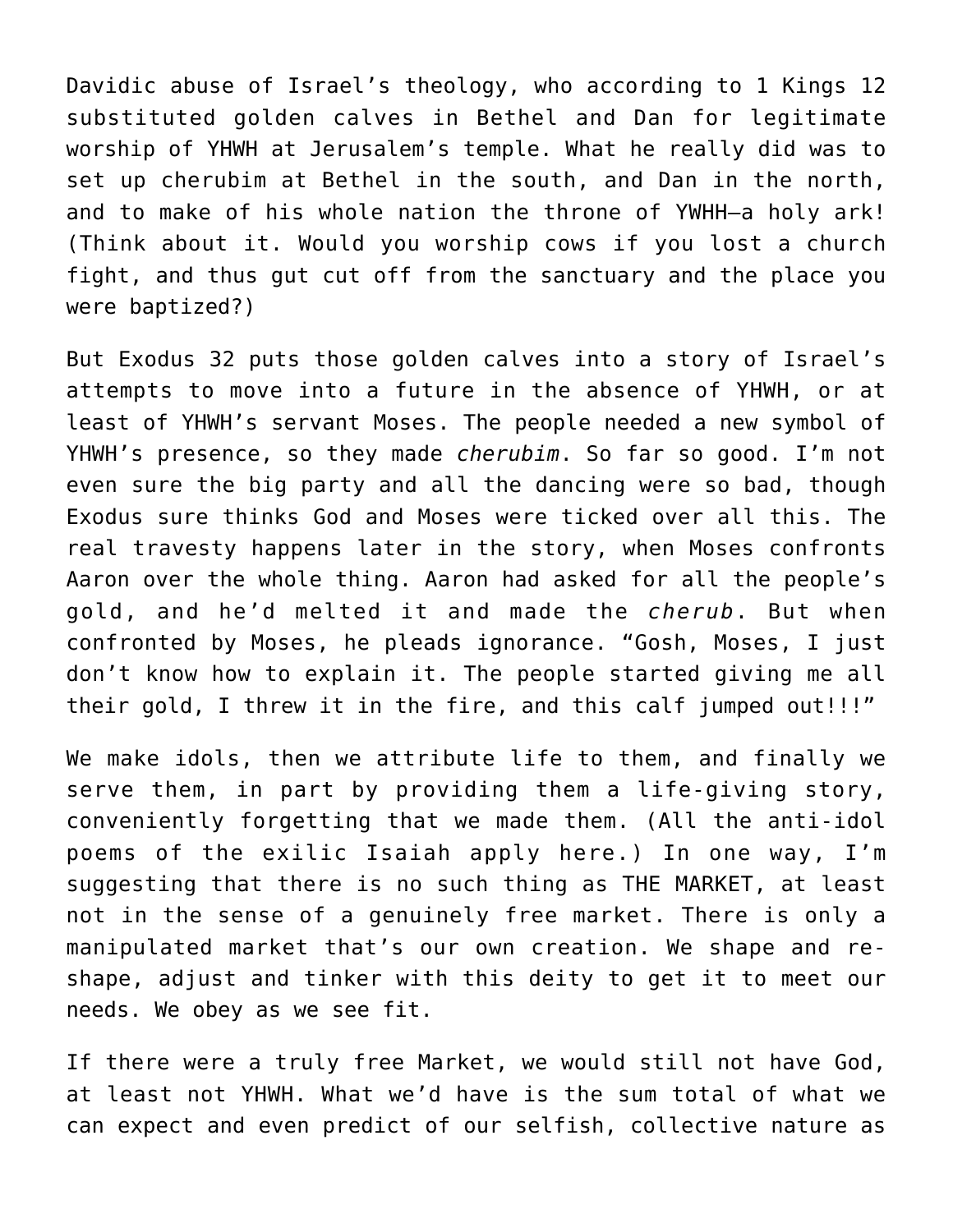human beings. The market, such as it is, is really nothing more than an image writ large of what we'll do to get what we want, of what will we sacrifice and what will we demand, not for the sake of anyone else, really, but for ourselves.

Hence, in both of American's great religions, that of Rightness and the other of servitude to THE MARKET, we're really engaged in self-worship. Surprise, surprise. But this is no surprise, hopefully, to Lutherans, and in particular to Crossing-practiced Lutherans.

If we worship nature, even if it's merely human nature, we're really devotees of another Baal, if not a golden calf we've made for ourselves. And to the extent that American fundamentalism is essentially a religion whose central tenet is that we're right about Jesus and others are wrong about Jesus, and thus we have our ticket punched while others don't, that is not the worship of God either, but of our own rightness. How smart and pious of us to make the right choice, to assert the right dating of the universe, to stop all sexual activity except the kind that we practice, and to keep women in their place and non-heterosexuals in the closet! Moreover, to the extent that we trust in our Rightness, we're self-worshipers, and closer to devotees of Baal than of God. (Take that, Herman Otten, and all other defenders of fundamentalism!)

American's God, as recognized by its institutions and its common, public discourse, is clearly not the God one sees crucified in the place of those thrown down from atop the holy mountain to swim in the dung-pit with our Moabite enemies (to borrow from the the image of the Isaiah 25 text for Sunday before last—but the verses just beyond the appointed lesson). America's God is not the God whom we find with us, already here awaiting us in the ruins, crucified and left behind in the sea of indebtedness we find beneath our collapsed economy, the one